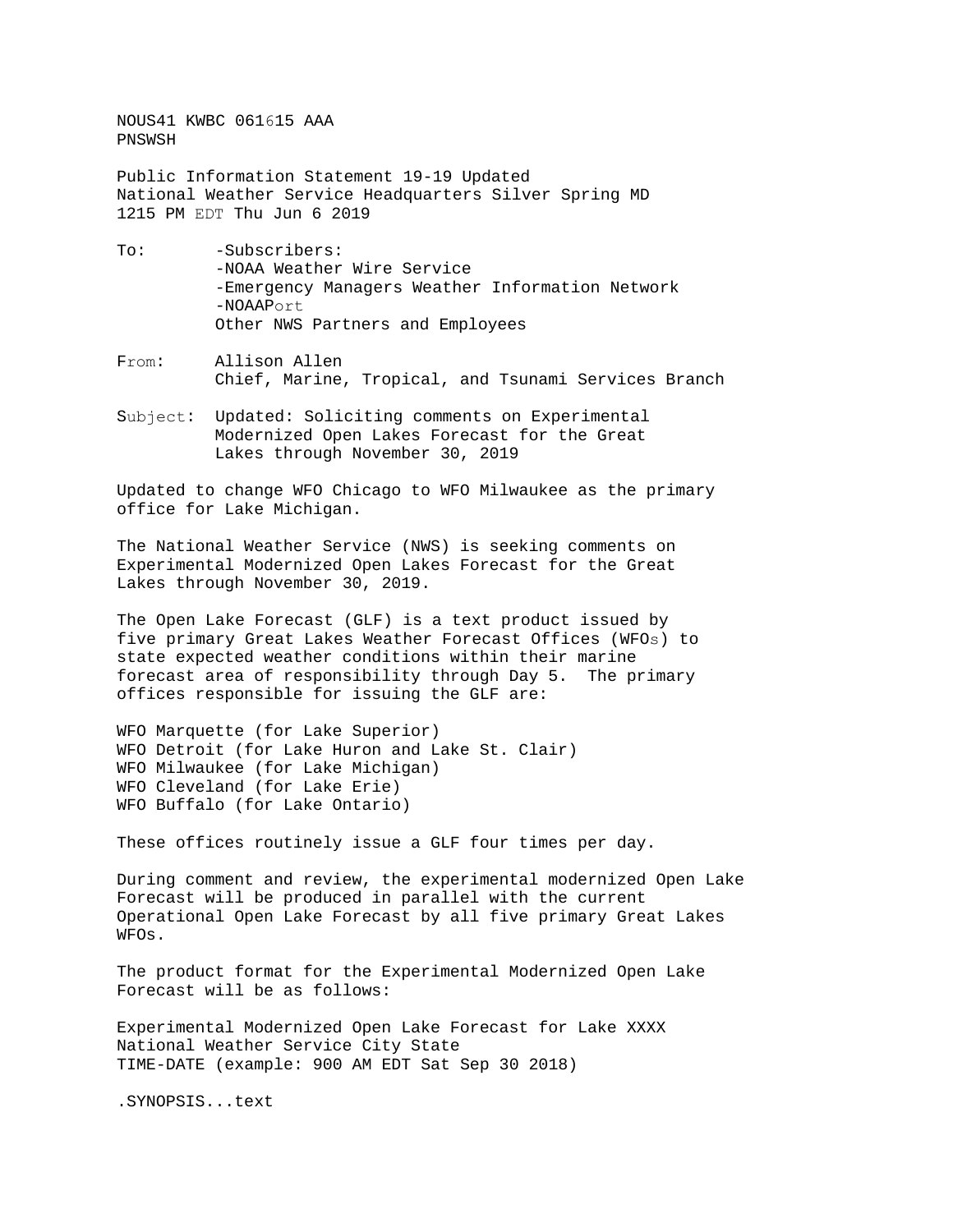SSZXXX-XXX>XXX-DDHHMM- (UGC/FIPS CODING) GEOGRAPHICAL DESCRIPTORS TIME-DATE (example: 900 AM EDT Sat Sep 30 2018) ...HEADLINE... .TODAY... Weather..... Sfc winds....Knots 100-FT Winds....Knots Sig waves........Feet Ocnl waves (Highest 10 percent whenever wave heights of six feet or higher are forecast)...Feet .TONIGHT... .TOMORROW... .TOMORROW NIGHT... .FORECAST DAYS 3 THROUGH 5...

Weather...Surface wind...Significant waves

\$\$

This forecast is arranged in an easy to read format and provides weather, wind and wave information. The mandatory elements are surface and 100-foot wind speed/direction, significant waves, maximum (occasional) waves, and significant weather.

The Day 3-5 forecast will be in narrative format and will only include weather, significant wave height, and surface wind speed and direction. Before the end of the evaluation period, additional elements may be added to the format to test the capacity for expansion within the GLF. This could include Probability of Gale Force wind, return frequency of maximum (occasional) waves, or wave period.

This experimental product format is available online at:

<http://www.weather.gov/greatlakes/modernized>

as well as a side-by-side comparison between modernized and existing formats. For details on this product enhancement, see the following Product Description Document (PDD):

[https://nws.weather.gov/products/PDD/PDD\\_ExpGLFModernized\\_2019.pdf](https://nws.weather.gov/products/PDD/PDD_ExpGLFModernized_2019.pdf)

Please provide comments by Nov 30, 2019, on the proposal to provide the Modernized Open Great Lakes Forecast at all Great Lakes offices using the following link:

<https://www.surveymonkey.com/r/ExpOpenLakes>